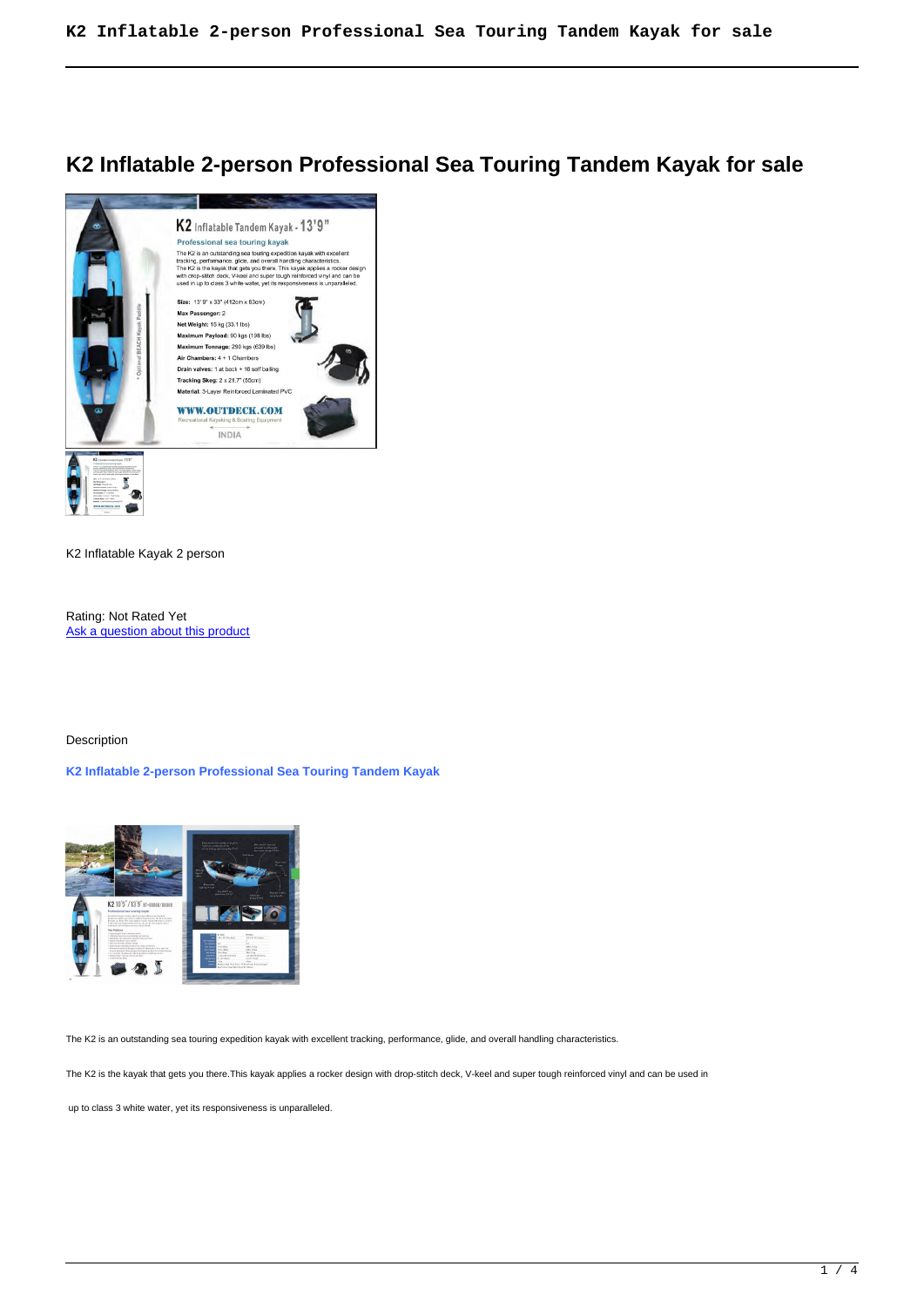#### **Specifications:**

**Size:** 13' 9" x 33" (412cm x 83cm)

**Max Passenger:** 2

**Net Weight:** 15 kg (33.1 lbs)

**Maximum Payload:** 155 kgs (342 lbs)

**Maximum Tonnage:** 290 kgs (639 lbs)

**Air Chambers:** 4 +1 Chambers

**Drain valves:** 1 at back + 16 self bailing

**Tracking Skeg:** 2 x 21.7" (55cm)

**Material:** 3-Layer Reinforced Laminated PVC

**Warranty:** 6 months

## **Key Features:**

- Super tough 3-layer reinforced PVC fabric
- Inflatable V-keel for kayak stability and tracking
- 2 adjustable and removable polyester foam pad seats
- Support track foot brace system
- Hard V-cone anti-collision design
- Super tough and high-pressure drop-stitch deck
- Enormous storage capacity
- 4+1 multiple chambers for safe long-distance paddling concern
- Safety rubber handles on bow and stern
- 1+16 self bailing valve design

## **Kayak accessories included in the box:**

Premium kayak paddle

High-back seat

Foot brace

16" hand pump

Hard V-cone

Pressure gauge

Carry bag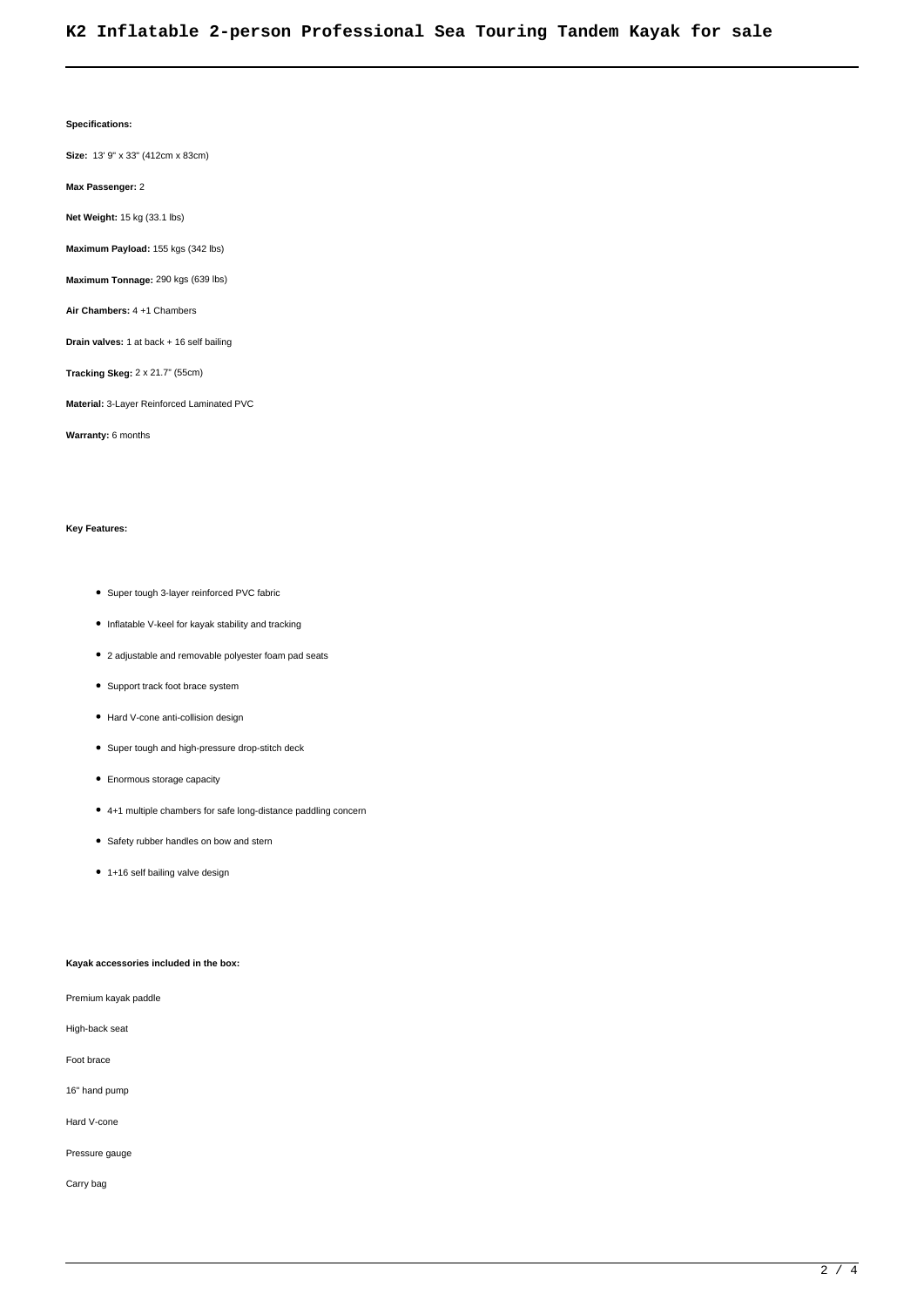# **K2 Inflatable 2-person Professional Sea Touring Tandem Kayak for sale**

Repair kit

Manual

**K2 Inflatable Kayak Kit delivered in India via DTDC courier in 3-5 days.**

**Call or Whatsapp: +919448386454**

**Email: info@outdeck.com**